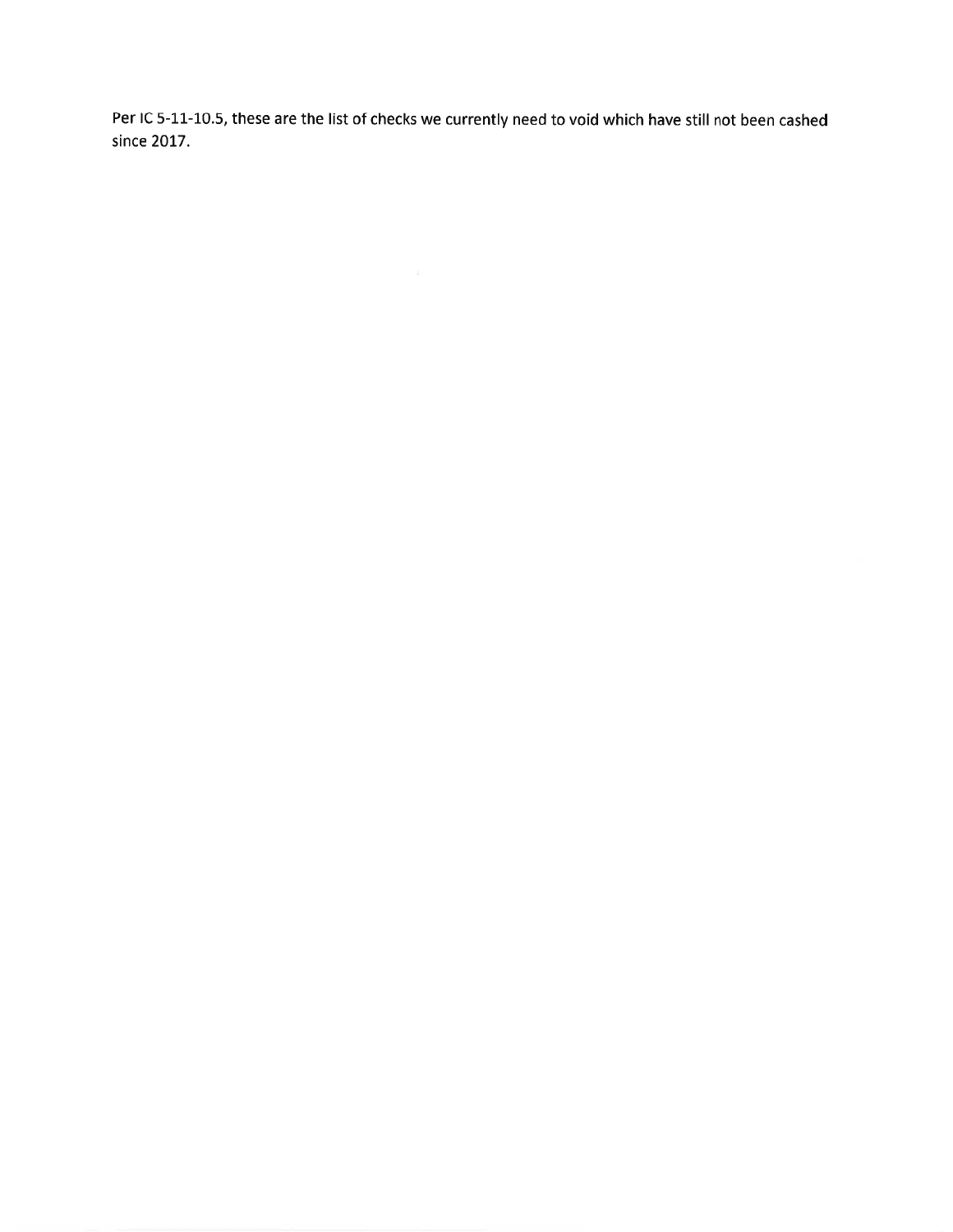Bank Report

| Mo/Year | Date                   | Trans Numb Type | Checking Account: 04 General Checking Huntington | Bank Name: Huntington<br>Amount Status |  | Cleared Date Vendor Name/Trans Description |
|---------|------------------------|-----------------|--------------------------------------------------|----------------------------------------|--|--------------------------------------------|
|         | 02/2017 02/28/2017     |                 | 13689 Check                                      | 40.75 Outstanding                      |  | 53 Boone County Automotive*                |
|         | $08/2017$ 08/04/2017 * | 14493 Check     |                                                  | 6.00 Outstanding                       |  | 1812 Grilliant Foods*                      |